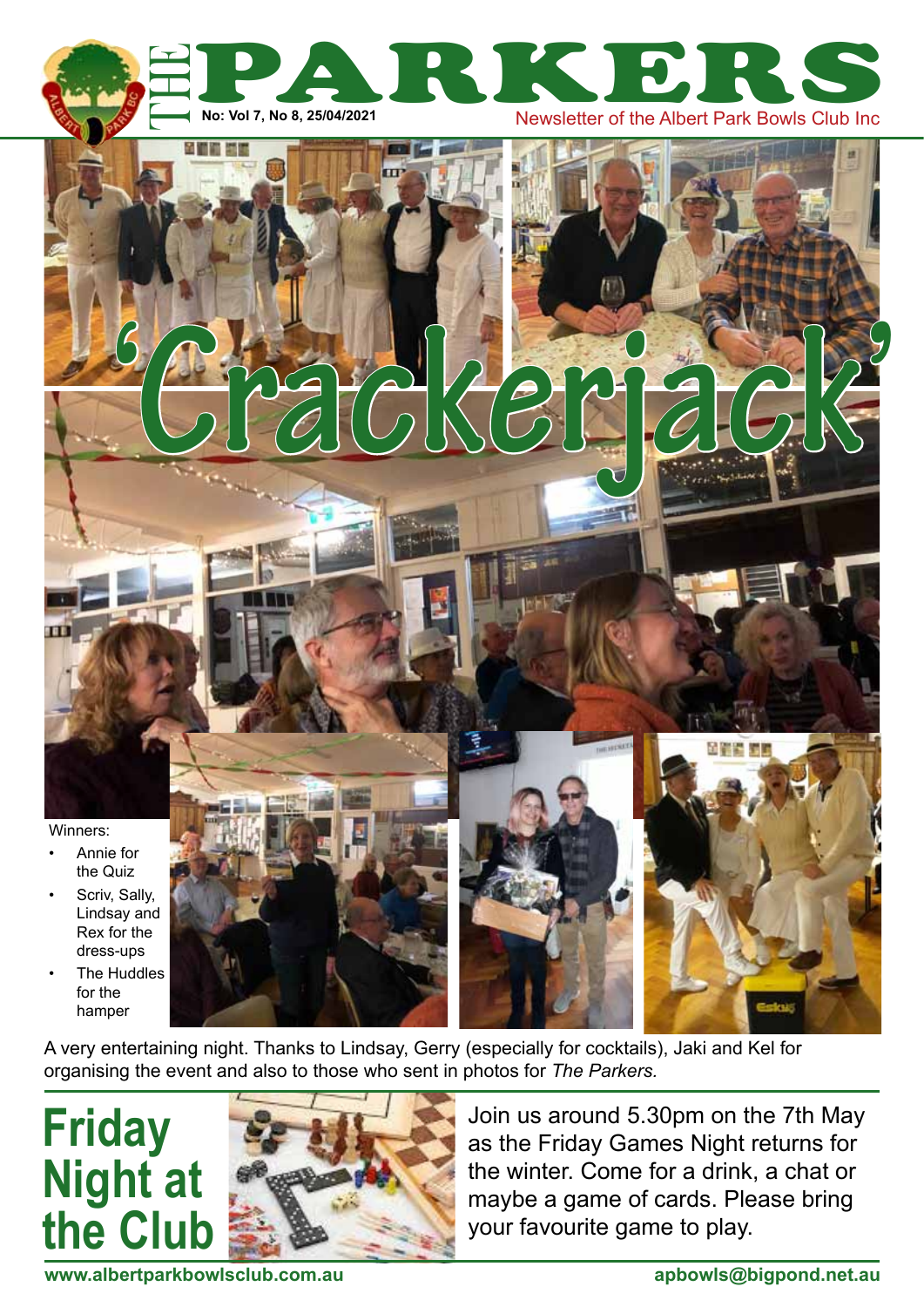## **around the club**

#### **Gold Coin Bowling for all standards**

**Come along at 9.45am on a Tuesday and Satudays 12.45pm, make up teams and play. Gold Coin entry, winning team takes home the money. Meet other members and remain in touch now that winter is setting in.**

#### **Annual General Meeting**

A reminder that the AGM will be held on Sunday 16 May this year, starting at 11am. Life and financial Bowls Members are invited to apply for elected positions and vote on any required decisions at the meeting or by proxy if you cannot attend. An information pack with



the necessary forms have been sent to members, if you have not received the pack, please contact Club Secretary.

#### **continued clubroom improvements**

Soap dispensers have been installed in the ladies washroom . . . thanks Macca.

#### **APBC Competitive Bowlers**

Contact Scriv at tourneys@albertparkbowlsclub. com.au if you are interested in the Singles Tournament on 2nd May, be quick, places are filling up. Three round robin matches of 10 ends will be played followed by semi-finals / final matches of 6 ends.

#### **Winter Pennant**

Please use signup sheet on notice board if you are no longer available on any of the dates or contact Sally Dobson on sallyd@auc.com.au as soon as possible. Also if you are available and haven't signed, please do . . . <u>. . .</u>

# calendar

#### **April**

- 24 Winter Pennant begins
- 26 General Coaching 4-6pm
- 29 General Coaching 4-6pm **May** 
	- 7 Friday Night Social/Games
- 14 Friday Night Social/Games
- 16 Annual General Meeting 11am
- 21 Friday Night Social/Games
- 23 Biggest Morning Tea
- 28 Friday Night Social/Games

#### **September**

24 Muriel Powe Tournament

#### **November**

19 Wine Night



**LAUIN BOULS THAT'S FAST + FUN FOR UNDER-185** 

You Are Invited -

**Wednesdays** 4 PM till 5 PM

**Albert Park Bowls Club** 

**St Vincent Gardens. Ferrars St** 

**Games & Competitions** 

**Bring a Friend** 

**Mum and Dad can Stay and Play** 



**BOUILS THAT'S FAST + FUN FOR UNDER-IBS** rollupvic.com.au